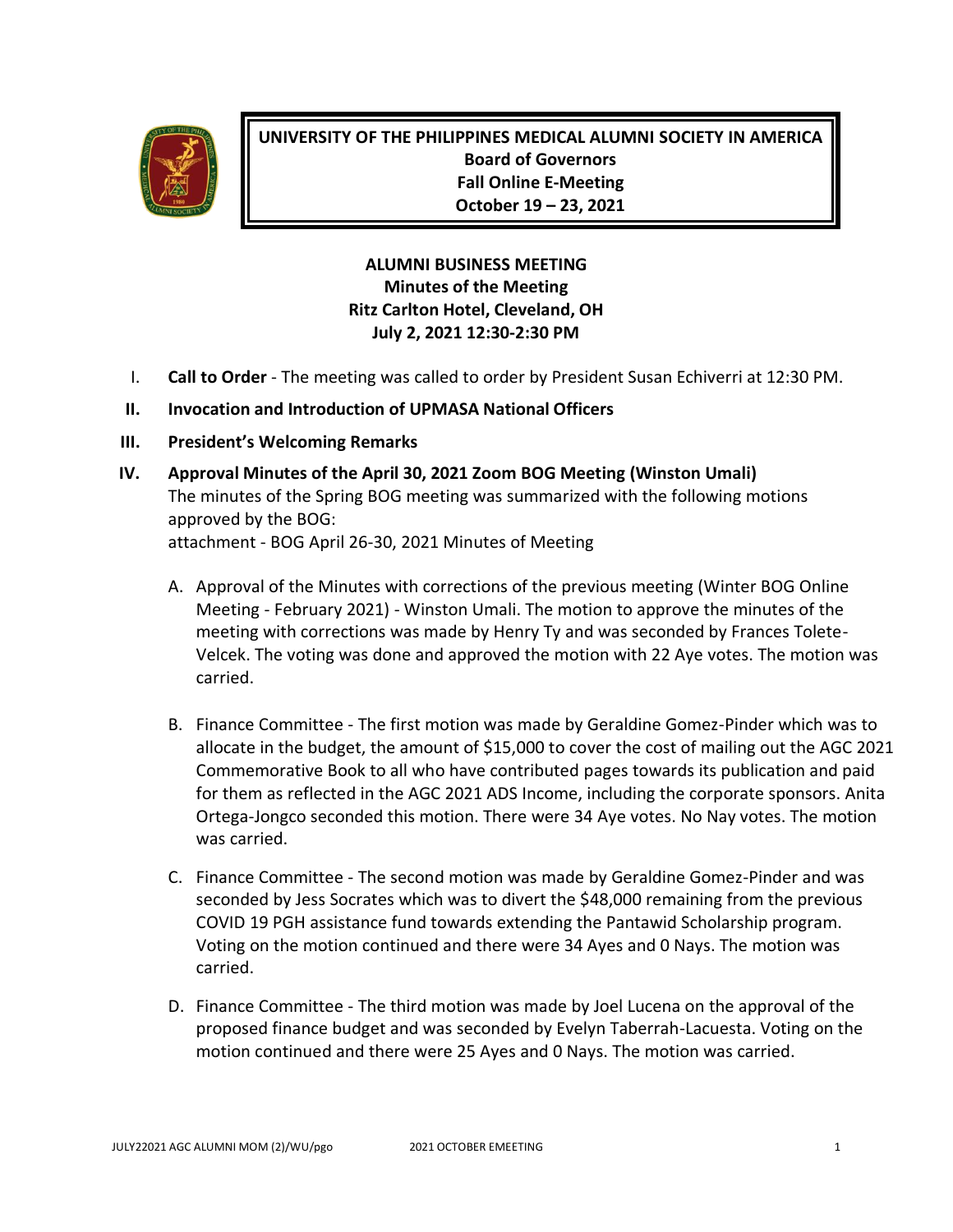- E. Awards Committee A motion to approve the list of UPMASA National awardees as presented to the BOG was made by Anita Ortega-Jongco and was seconded by Henry Ty. Votes were cast and garnered 32 Ayes and 0 Nays. The motion was carried.
- F. Constitution and Bylaws Committee The motion to approve the 2 CBL amendments was made by Joel Lucena and was seconded by Patricia Malabuyo-Ilagan.

Amendment 1- 9.04 Elections shall be conducted in a dignified manner. The Board of Governors shall conduct, regulate and be responsible for any balloting, and tabulation of ballots, if required. An Ad Hoc Committee on Elections shall be created by the President to implement the manner of election. All ties and controversies shall be decided upon by the Board of Governors, sitting en banc. The majority decision of the Board of Governors shall be the final decision.

Amendment 2 - Provision 3.01 CATEGORY (2) shall read as follows: (2) Life Member - this category will no longer be available effective March 1, 2021. All previously paid lifetime members will retain their privileges.

Voting was made and the motion for these 2 CBL amendments garnered 25 Aye votes versus 2 Nay votes. The motion is therefore carried.

- G. Adoption of Community Pantries Jesus Salvador Ligot, Jr made a motion for UPMASA to adopt the Community Pantry project of UP Pahinungod and the Community Pantry project of UP President Concepcion and for members to be able to donate to these projects through the UPMASA website. This was seconded by Jess Socrates. Votes were made and the motion garnered 29 Aye votes and 0 Nays. The motion was then carried.
- H. Community Pantries A sequential motion was made by Silverio Cabellon, Jr, and restated by Henry Echiverri, and seconded by Henry Ty - that \$10,000 available from Disaster Relief Fund will be equally divided between the UP Manila – Pahinungod sponsored project and UP Diliman President Concepcion's Community Pantry. This motion was voted on and garnered 22 Aye votes and 0 Nays, thus the motion is carried.

A motion to approve the Spring BOG Meeting minutes was made by Jess Socrates, seconded by Cecile Pasion Bregman. It was voted unanimously without any corrections.

- **V. In Memoriam for Departed Members -** Names of UPMASA members who passed away were solemnly read individually by Armyn Carbonell.
- **VI. Treasurer's Report (Edwin Palileo)** Highlights:
	- 1. Total Income for 2020 was \$1,202,304.60, a drop of 53.4% from FY 2019.
	- 2. Total Expenses amounted to \$923,082.28, a 10% increase from FY 2019.
	- 3. Net Income is \$1,152,307.19, a decrease of 59.2% from FY 2019 Net Income of \$2,826,607.75.
	- 4. The Balance Sheet for FY 2020 showed Total Assets of \$11,210,679.94, an increase of 11.5% from FY 2019.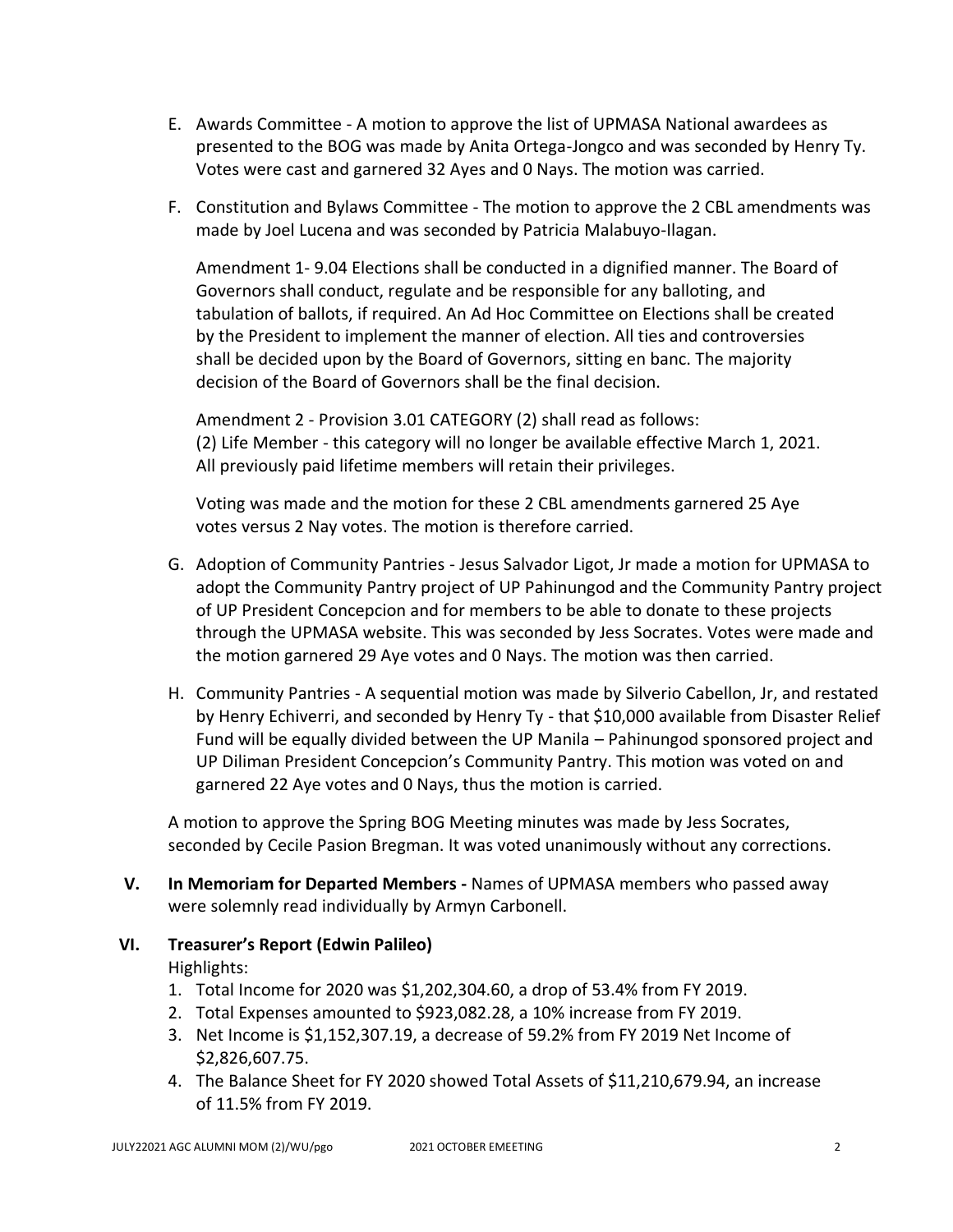5. For FY 2020, Total Liabilities and Equity was \$11,210,679.94

A motion to approve the Treasurer's Report was made by Miguel De Leon and was seconded by Cecile Pasion Bregman. There was no further discussion. The motion was voted on and was favored unanimously.

#### **VII. Permanent Endowment Fund Report (Mariano Yogore, III):**

Highlights:

- 1. As of 12/30/2020, PEF Income was \$529,127.10. PEF Expenses cost \$211,814.98.
- 2. Of a total of 32 Professorial Chairs, and 7 FGs, Ten out of 30 (10/32) PCs have been sent to the awardees as chosen by UPCM to date. Of the seven Faculty Grants, three have been awarded (3/7). The slowdown of administrative work at the UPCM and Diliman because of the Covid19 crises continues. The above number is like last year. There are still PCs and FGs pending and in the pipeline. We will disburse the PCs/FGs as they are approved and communicated to us.
- 3. 8 Best Teacher Awards were funded in December 2020. Awards were increased to \$500/awardee. Two Fellowships in Ophthalmology were awarded, as well, and One Educational Grant for the UPIS was granted in August 2020.
- 4. \$95,900.00 was disbursed for the following under the ESS (Salanga) Legacy Funds.
- 5. The first disbursement (\$67,446.76) from the Necita L. Roa MD Charitable Foundation (NLRMDCF) was received on June 15, 2021 from Wells Fargo. The AD Hoc Committee for the Roa Legacy had met several times prior to this meeting to discuss where the funds would be awarded.
- 6. For AY 2021-2022, there are new professorial chairs:
	- a. \$30,000.00 has been donated by Libby Bongato de Leon and Jesse de Leon (Class '69) at the end of 2018 for a new Professorial Chair in Ophthalmology. All papers have been submitted to UP for determination. No approval by the BOR has been received to date.
	- b. \$35,000.00 has been donated by the estate of Jorge G. Camara for a Professorial Chair in Ophthalmology recently. Papers are being submitted to U.P. soon.
- 7. Dr. Henry Co, Co-Chair PEF, is leaving the position at this time and to be replaced by Dr. Greg Tiu.
- 8. Proposals from the PEF:
	- a. Based on the PEF Net Gains and Net of Fee Returns from 2011-2020 (Source: Black Diamond), there have been 4 times where the gains were below 7%. The committee proposes:
		- *1) Anytime the year has below 7% a year, we only give 5% as drawdown values for the following year.*
		- 2) *Anytime it is over 7%, we can give 6% the following year.*

Note that awarded money is the next year after the percentage determination is made at the end of the year.

b. All investments and its processes require timely monitoring from various officers and members, and UPMASA employees, as well as its accountants and other consultants. The PEF assets because of its present size consumes a lot of monitoring now. Historically, the PEF has not participated in providing any administrative fees to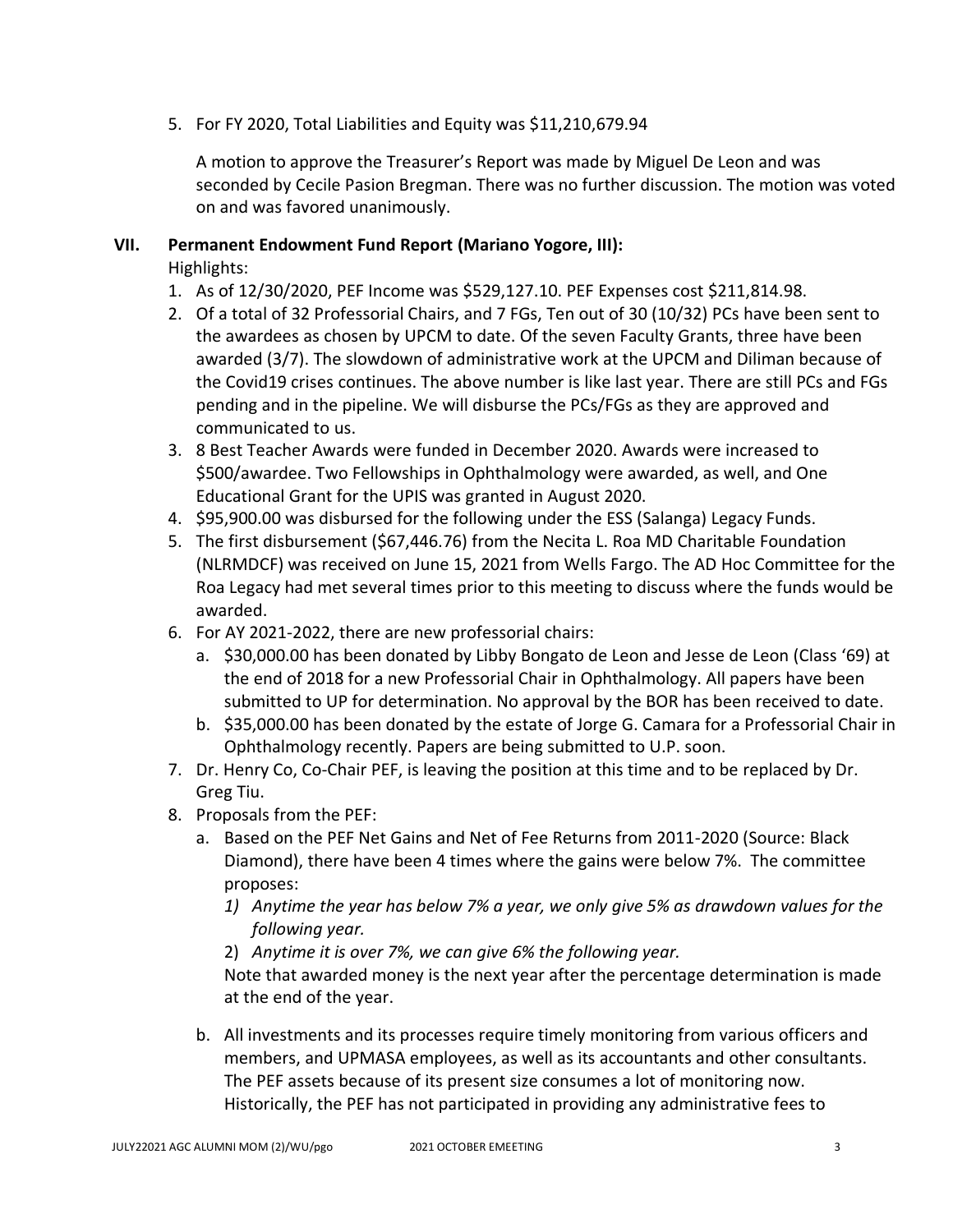UPMASA except for paying its share of costs for our portfolio adviser. Only 5% of the drawdown from its Unrestricted Fund has been used for direct administrative costs of PEF in the past. PEF makes up approximately 77% of all total current assets. The Finance Committee has voted to recommend the following proposal:

- *1) The PEF should contribute 0.3% of Net Funds at the end of the Fiscal Year for administrative costs the following year.* This will be exclusive of the drawdown value at the end of the year for its financial obligations (Scholarships, PCs, FGs, Educational Grants, etc.) The amount will be transferred to the National Treasury.
- 9. The motion for the approval of this first PEF proposal was made by Cecile Pasion Bregman and was seconded by Jess Socrates. Votes were cast and were unanimously accepted in favor of its approval.
- 10. The motion for the approval of this second PEF proposal was made by Cecile Pasion Bregman and was seconded by Ishwar Gopichand. Votes were cast and were unanimously accepted in favor of its approval.

#### **VIII. Constitution and Bylaws Report (Miguel De Leon)**

Miguel De Leon presented the 2 amendments for the term:

Amendment 1- 9.04 Elections shall be conducted in a dignified manner. The Board of Governors shall conduct, regulate and be responsible for any balloting, and tabulation of ballots, if required. An Ad Hoc Committee on Elections shall be created by the President to implement the manner of election. All ties and controversies shall be decided upon by the Board of Governors, sitting en banc. The majority decision of the Board of Governors shall be the final decision.

Amendment 2 - Provision 3.01 CATEGORY (2) shall read as follows: (2) Life Member - this category will no longer be available effective March 1, 2021. All previously paid lifetime members will retain their privileges.

Discussion:

1. Henry Ty asked if since the amendments were not ratified yet, can a member pay 100.00 per year for 4 consecutive years then be considered lifetime member then after. Modesto Rivera even concurred that even for those in the process of completing their payments, say 1-2 payments to complete the 400.00 lifetime membership, should they be allowed to attain lifetime membership after completion. Miguel De Leon stressed that the BOG gave a deadline for March 1, 2021, communicated to everyone via email and website and remains the deadline. Such request cannot be entertained. The accounting standards has been in effect since 2017 and we were even given a leeway to extend doing the lifetime membership till this 2021 deadline.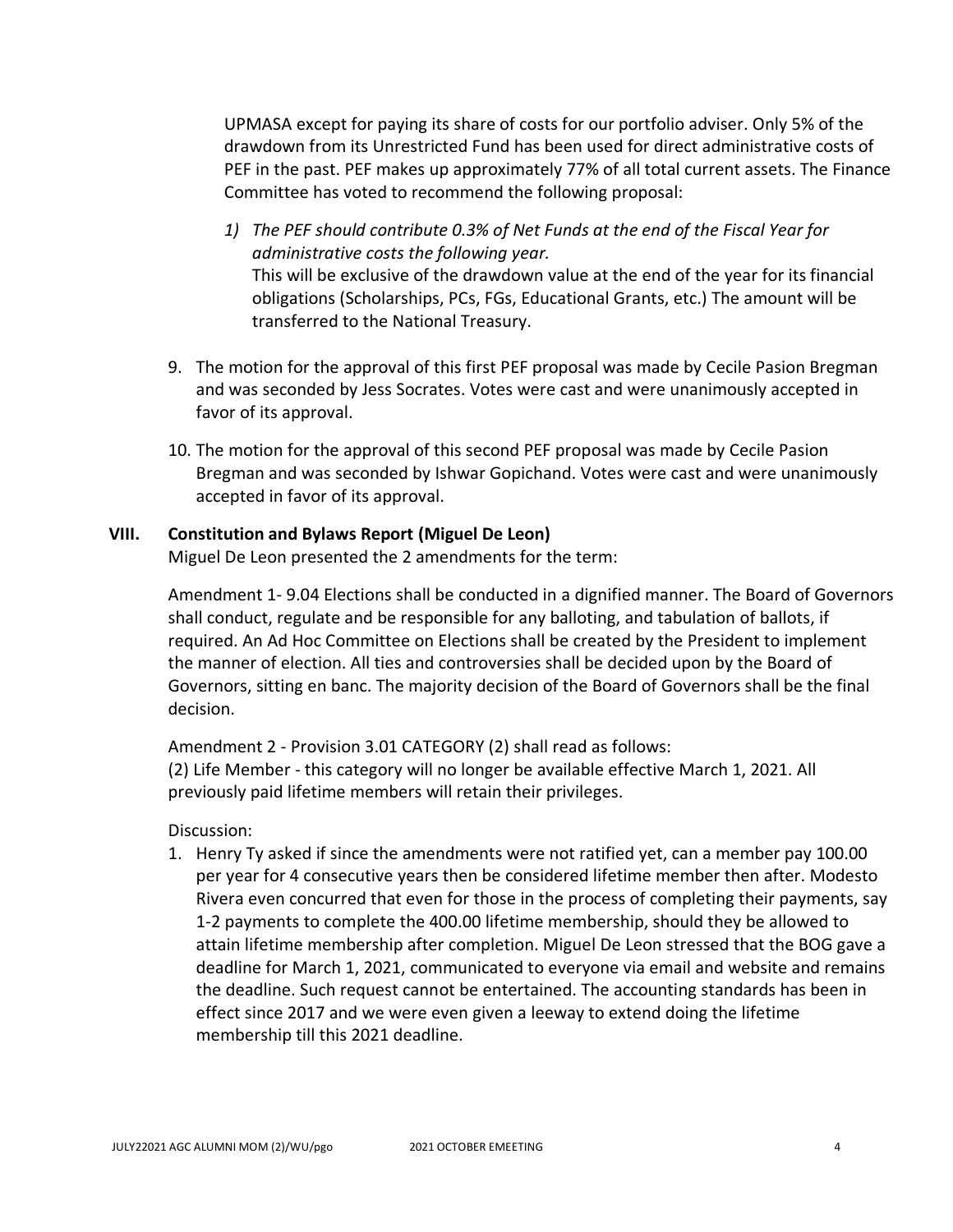- 2. Vicente Velasco asked 2 questions: 1) if such abolition of the lifetime membership will discourage acquiring new members, 2) what was the guiding principle that led to the removal of the lifetime membership. Geraldine Gomez Pinder responded for Miguel de Leon and explained that over the years, UPMASA has been on a cash basis accounting versus accrual accounting. But starting 2017, we began accepting advanced payments for the following year's fees. Lifetime dues are similar to this and therefore, this kind of fee becomes an actuarial fee and results into a problem. The accountant has to anticipate how many times such payment will be applied for each member, each year, as such this task becomes a total nightmare. At present, all members are given discounted fees and free brochures and souvenir journals after paying their annual dues. According to the external auditor, UPMASA has to follow the GAAP or General Accepted Accounting Principles, as the IRS requires this for large non-profit corporations such as ours.
- 3. The ratification of these amendments is scheduled for 2022.

#### **IX. Ad Hoc Elections Committee Report (Manuel Sarroca)**

The total number of votes was 465 with 432 online votes and 33 votes via paper ballots. The winners of the 2021-2023 Election of National Officers were presented:

| <b>President Elect</b>         | - Henry Echiverri           |
|--------------------------------|-----------------------------|
| Chair of the BOG               | - Cecile Pasion Bregman     |
| Vice Chair of the BOG          | - Winston Umali             |
| <b>Recording Secretary</b>     | - Lilian Tocyap Aquino      |
| <b>Corresponding Secretary</b> | - Corazon Carrillo Cipriaso |
| Treasurer                      | - Glenn Batiller            |
| Auditor                        | - Annette David             |

The newly elected officers will be sworn in at the gala on July 3, 2021.

### **X. Remarks from the Incoming National President Lourdes Publico**

- 1. She started her speech by thanking the NJNYCT chapter where she met her esteemed predecessors, her batchmates from Class 1977, The Phi Lambda Delta Sorority, and her family.
- 2. BOLD Agenda
	- **B** Blessing Blessed to be in the company of great past presidents of UPMASA.
	- **B** Belonging She wants every member to feel that they are part of UPMASA, listening to the ideas of the young alumni to secure the future of the organization.
	- **O** Outstanding Donor-driven, with clout in in UPCM, PGH, Visiting Faculty Program; Music and arts.
	- **L** Linkages, Liaisons, leadership- collaboration with community organizations Leadership - officers and committee chairs are dedicated to the task; lead in research; first responder in disasters
	- D Durability and Desirability lasting presence etched in legacies; invest in human relations such as the membership.

### **XI. Summary Reports from Philippine Dignitaries (Susan Concepcion-Echiverri/Henry Echiverri)**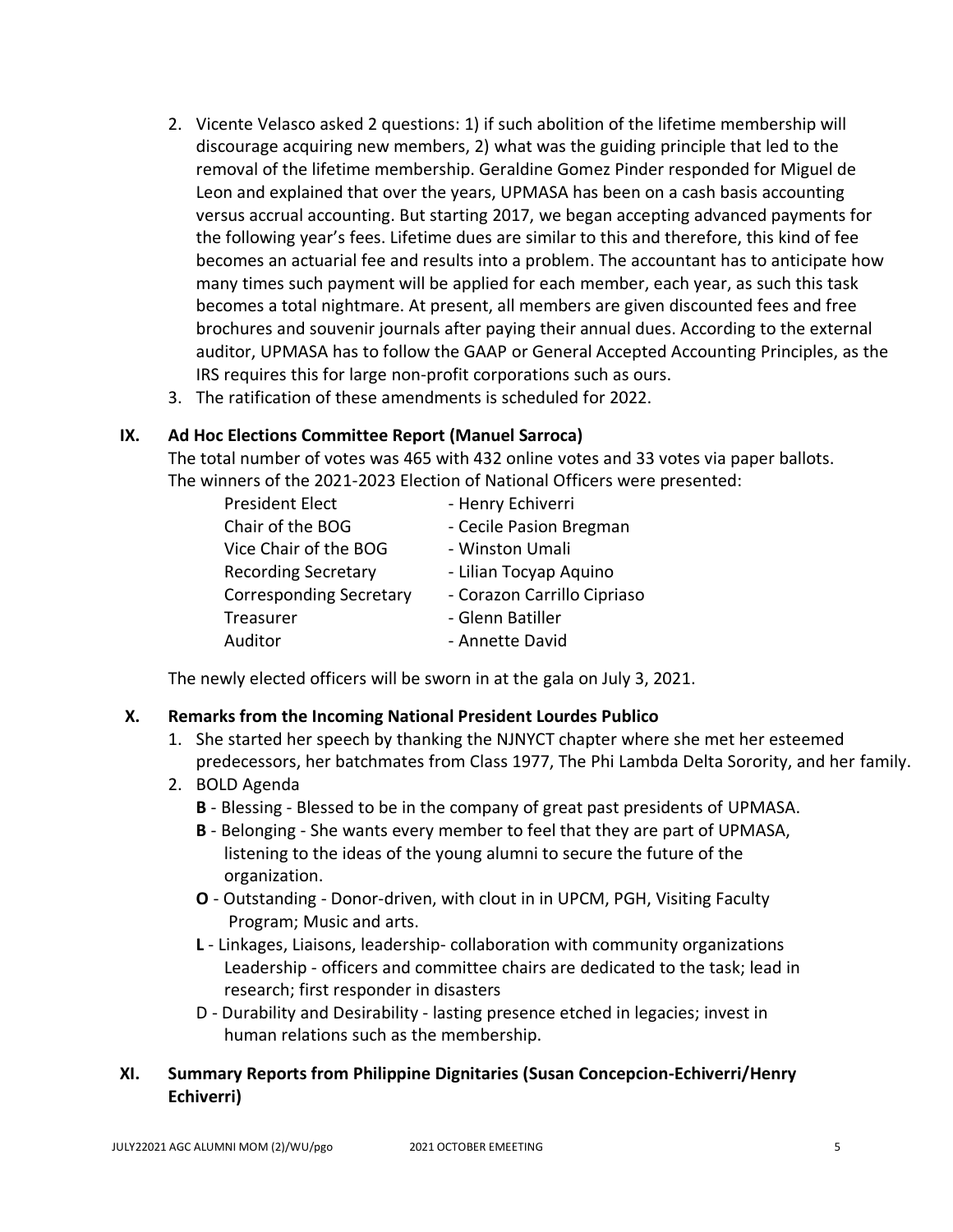## **1. Philippine General Hospital (c/o Susan Echiverri)**

- May 16 fire in PGH Sterilizing Unit, destroying 12 autoclaving machines which cost 30 million pesos each. Babies in the nurseries were transported to a makeshift unit by the parking lot. The Philippine Government promised to repair the units and rooms. UPMASA asked how we can help PGH. At the time of the meeting, PGH Director Gerardo Legaspi advised us to wait and allow the private sector and the government to pitch in first after full assessment of needs were addressed.
- Surgical training was insufficient to allow the residents to graduate. A Rural Surgery Initiative: Co-*Operasyon* Project was formed. This program will collaborate with Mabini Community Hospital (MCH) in Mabini, Batangas and the UP PGH Department of Surgery (DOW-PGH) and will be supported by the DOH Center for Health Development.

# **2. UP Manila (c/o Henry Echiverri)**

- Focus of the talk was the infrastructures like the Medical Science Building which will be turned over in March 2022.
- Students in Regionalization Program gets a smaller budget need as there is less expense in the schools outside Manila. While a student in Manila requires 25,000 pesos/month for living allowance, while a student in UP Mindanao only need 2,500.00 pesos/month. While these scholars are provided about \$500.00/month, they do not use them all the way and instead share this amount with their families.
- He mentioned SHS (School of Health Sciences) in Palo Leyte, Koronadal, So. Cotabato, Mindanao, Tarlac and Clark City and how UP Manila oversees them.

### **3. UP President (c/o Henry Echiverri)**

- UP PGH in Diliman, is coming up. The feasibility of the hospital design has passed. They are taking care of the informal settlers in the designated location for the hospital, and they have ongoing discussions on how to relocate them in Cavite.
- UP College of Medicine in Mindanao has been designated. The Davao Medical Center will be the PGH in Mindanao, to be supervised by UP PGH, and UPCM. The Roa Legacy will dedicate scholarships for students in Mindanao who will eventually be staying at the PGH in Mindanao.
- Spreading the Edge of Medicine, instead of people coming to PGH in Manila we bring PGH to the rural areas.

### **XII. Medical Science Building Update (Ishwar Gopichand)**

Comments:

Ishwar Gopichand emphasized that UPMASA has donated to the auditorium indirectly to the MSB as an organization to the amount of PhP 122,250, 969.00 using the conversion of 49PhP/\$1 equivalent \$2.54 million from UPMASA.